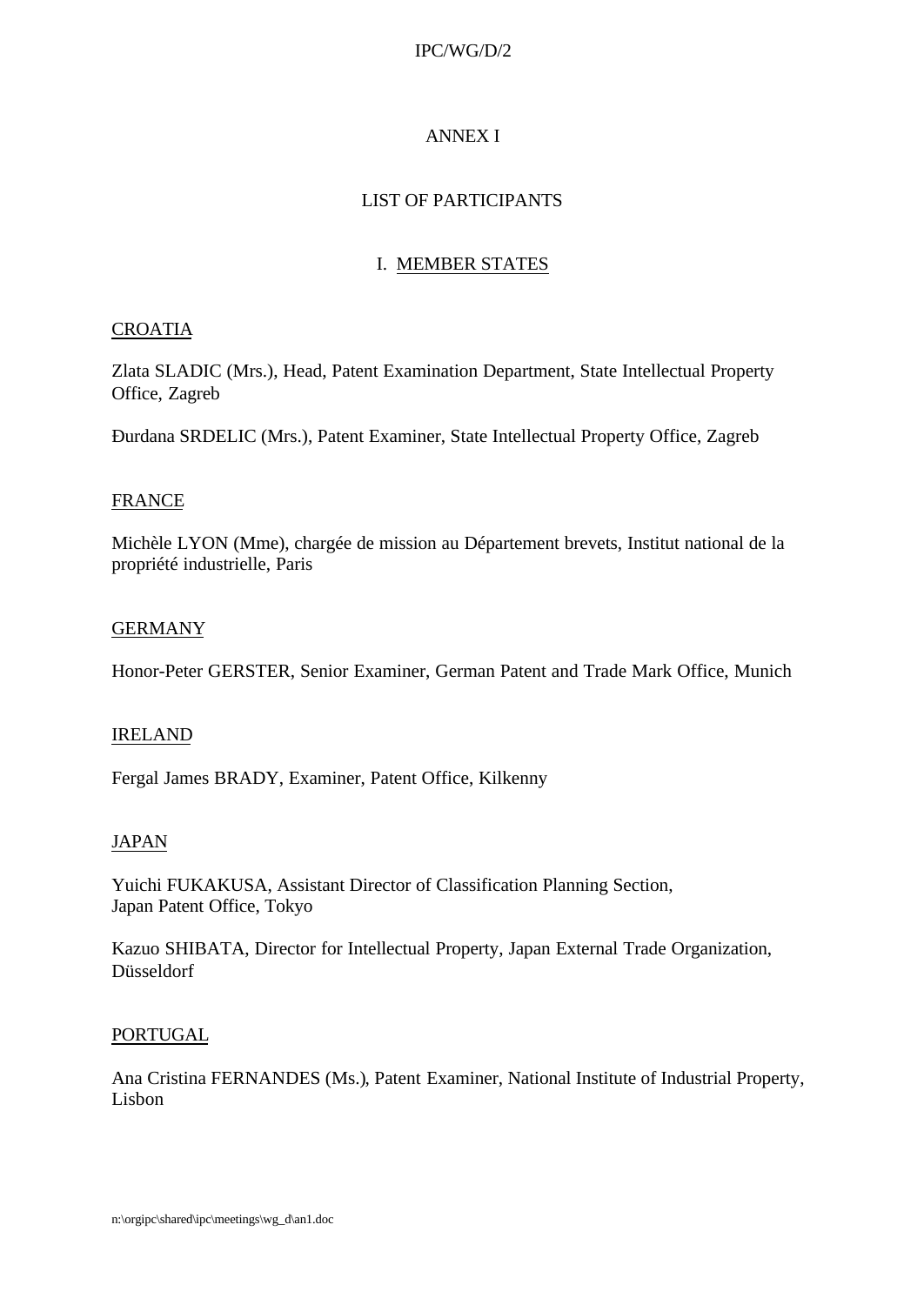# IPC/WG/D/2 Annex I, page 2

#### ROMANIA

Mariela-Luminita HAULICA (Mrs.), Head, Chemistry Division, State Office for Inventions and Trademarks, Bucharest

Mirela GEORGESCU (Mrs.), Head, Chemistry Substantive Examination Bureau, State Office for Inventions and Trademarks, Bucharest

### RUSSIAN FEDERATION

Elza BRIL (Mrs.), Senior Examiner, Division of Development of Retrieval Systems, Federal Institute of Industrial Property, Russian Agency for Patents and Trademarks, Moscow

Elena LOUBIAKO (Ms.), State Patent Examiner, Division of Organic Chemistry, Federal Institute of Industrial Property, Russian Agency for Patents and Trademarks, Moscow

#### **SWEDEN**

Hampus RYSTEDT, Director, Swedish Patent and Registration Office, Stockholm

Helena DANIELSSON (Mrs.), Patent Examiner, Swedish Patent and Registration Office, Stockholm

#### UNITED KINGDOM

James A. CALVERT, Senior Examiner, International Classifications, The Patent Office, Newport

Graham Scott LYNCH, Patent Examiner, The Patent Office, Newport

#### UNITED STATES OF AMERICA

Harold SMITH, Director of Classification, United States Patent and Trademark Office, Washington, D.C.

Kate WHITE (Ms.), Expert Classifier in Combinatorial Chemistry, United States Patent and Trademark Office, Washington, D.C.